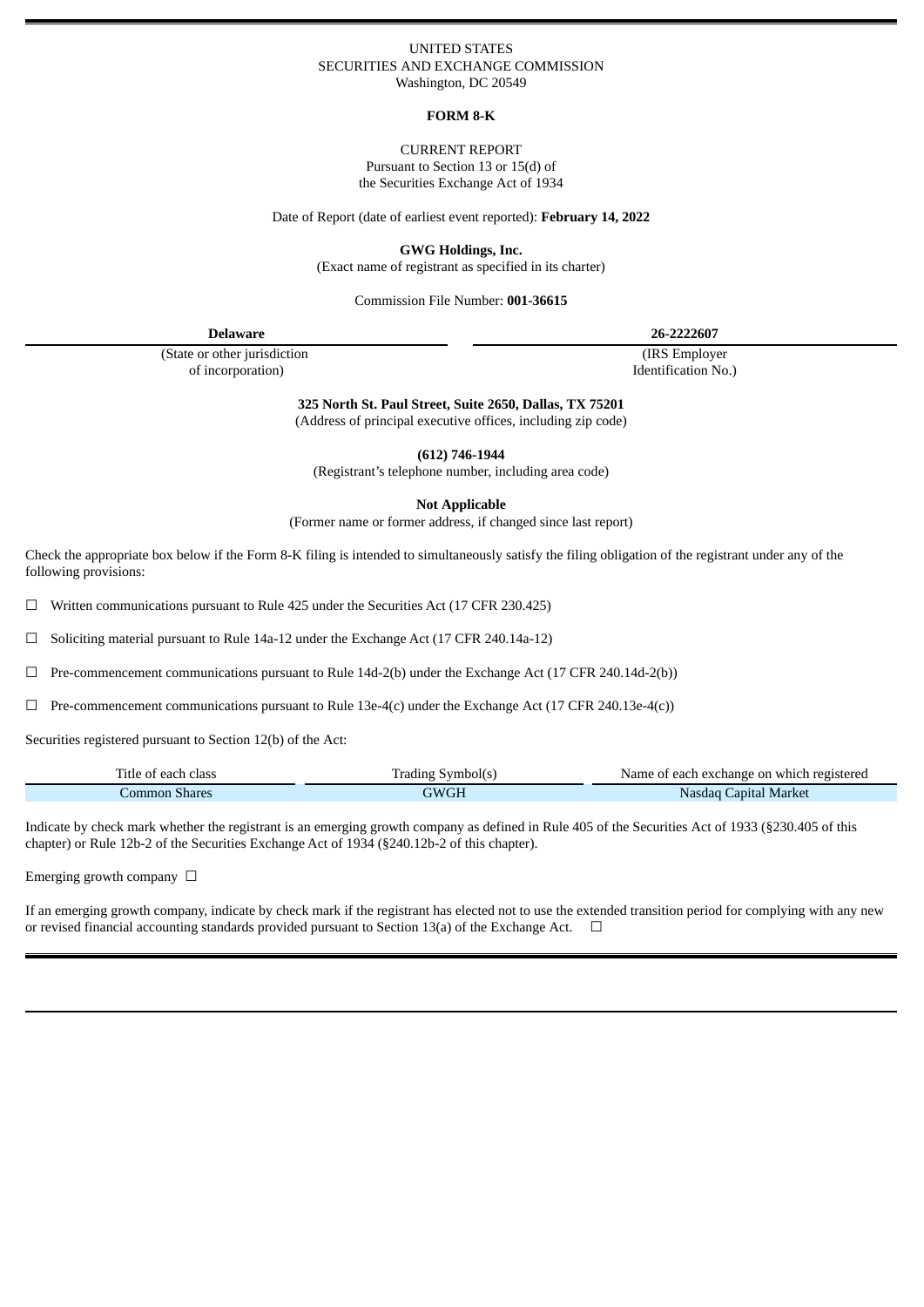## **Item 7.01 Regulation FD Disclosure**

On February 14, 2022, GWG Holdings, Inc. sent a communication to investors, a copy of which is attached as Exhibit 99.1 and is incorporated hereby by reference.

# **Item 9.01 Financial Statements and Exhibits**

| <b>Exhibit No.</b> | <b>Description</b>                                                          |
|--------------------|-----------------------------------------------------------------------------|
| 99.1               | Investor Communication                                                      |
| 104                | Cover Page Interactive Data File (embedded within the Inline XBRL document) |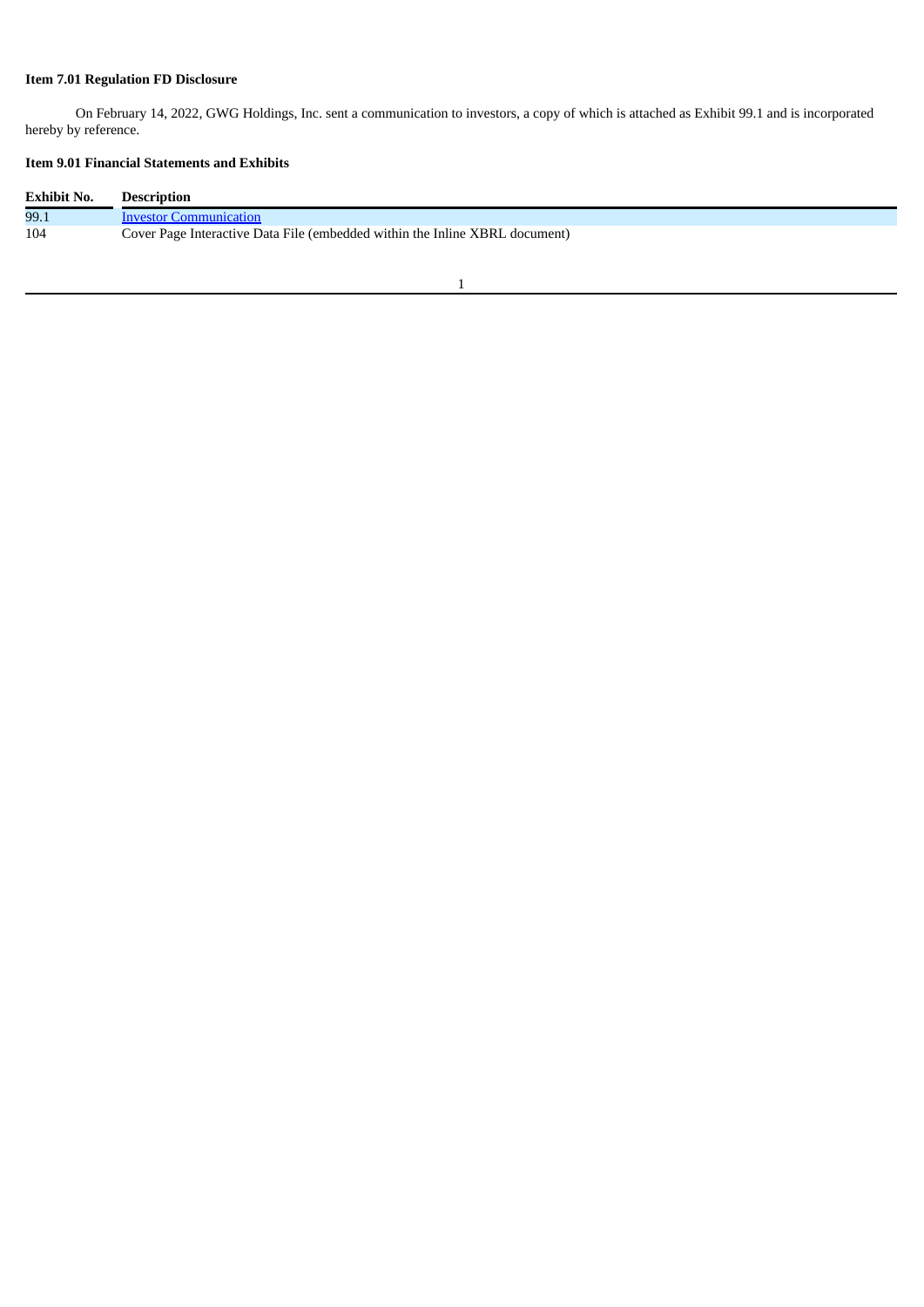### **SIGNATURES**

Pursuant to the requirements of the Securities Exchange Act of 1934, as amended, the Registrant has duly caused this report to be signed on its behalf by the undersigned hereunto duly authorized.

**GWG HOLDINGS, INC.**

Date: February 14, 2022 By: /s/ Timothy L. Evans Name: Timothy L. Evans Title: Chief Financial Officer

2